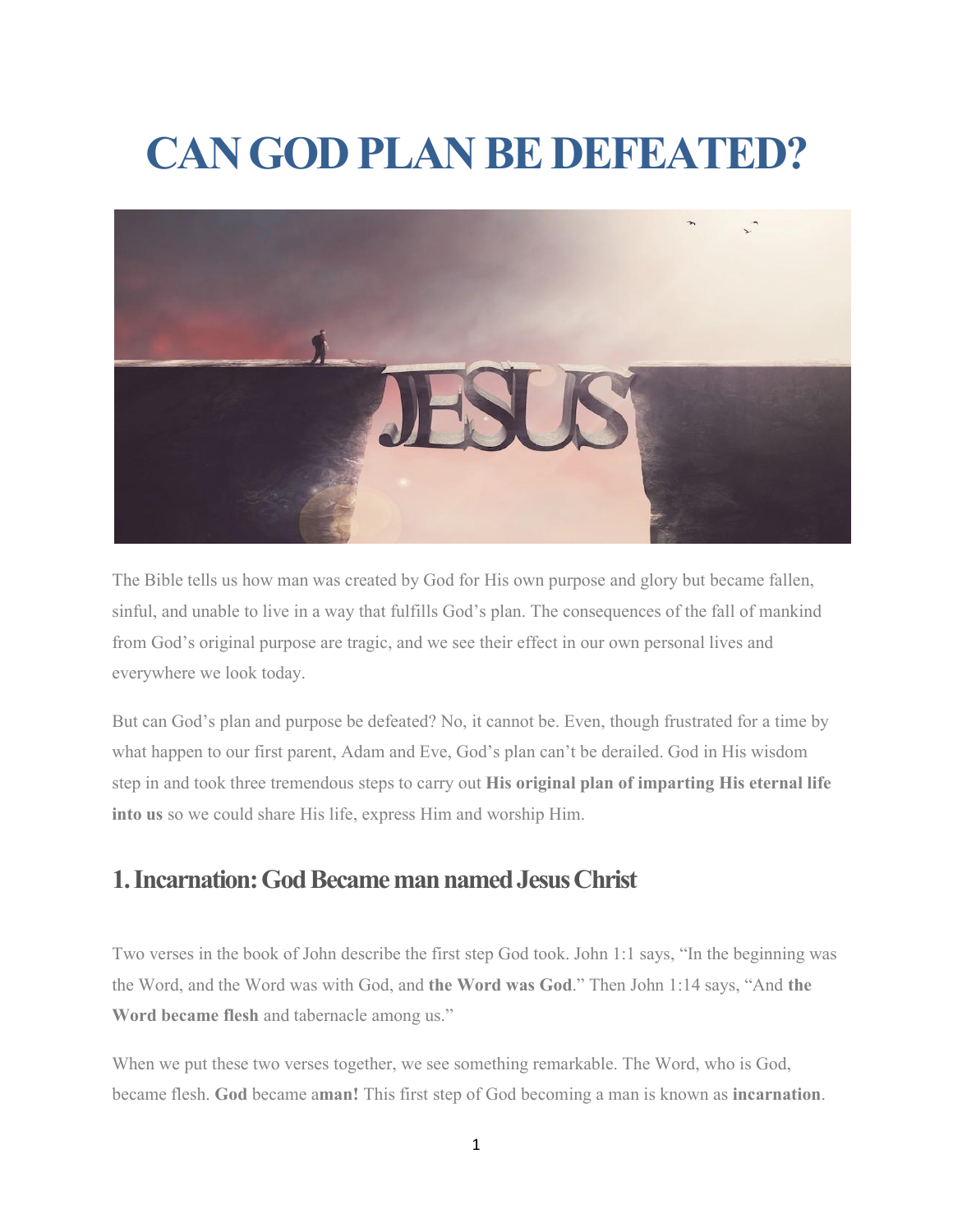This step is truly amazing and wonderful. The infinite, eternal God of the universe became a man of flesh and blood, He is Jesus Christ. Jesus lived a human life limited by time and space and experienced all kinds ofhuman suffering. Yet He was the only man in allof human history who was without sin. During His thirty-three and a half years on the earth, He fully expressed God in every aspect of His living. We can see His wonderful humanity, the way He lived, and the words of grace and truth He spoke when we read the four Gospels.

Through incarnation, Christ put on a physical body of flesh and blood, making it possible for Him to die for us. His perfect, unblemished life qualified Him to accomplish redemption for us on the cross.

### **2.Crucifixion:ChristdiedontheCrosstoRedeemusforever.**

Jesus Christ came to die for our sins. John 1:29 tells us when John the Baptist saw Him, he declared, "Behold, the Lamb of God, who takes away the sin of the world!" As the Lamb of God, Christ was sacrificed for us on the cross. This is the second step in God's plan of salvation, Christ's **crucifixion**.

It is through Christ's crucifixion that sinfulmankind was redeemed, as we can see in Ephesians 1:7: *"In whom we have redemption through His blood, the forgiveness of of enses, according to the riches of His grace."*

Christ's blood was shed not only to redeem us and cleanse us from our sins, but also to bring us near to God. Ephesians 2:13 tells us: *"But now in Christ Jesus you who were once far of have become near in the blood of Christ."* We sinful human beings can be redeemed, forgiven, and brought back to God all because of Christ's crucifixion.

### **3. Resurrection: Christ Rose up from the Dead**

Christ's death accomplished redemption, but His redeeming death isn't the end of the story. Jesus Christ rose from the dead and defeated death itself! This is the third step in God's plan of salvation, Christ's **resurrection**.

The resurrection of Christ is an accomplished fact, but it's not *just* for us to appreciate objectively. In 1 Corinthians 15:45 we read these extraordinary words: "So also it is written, 'The first man, Adam,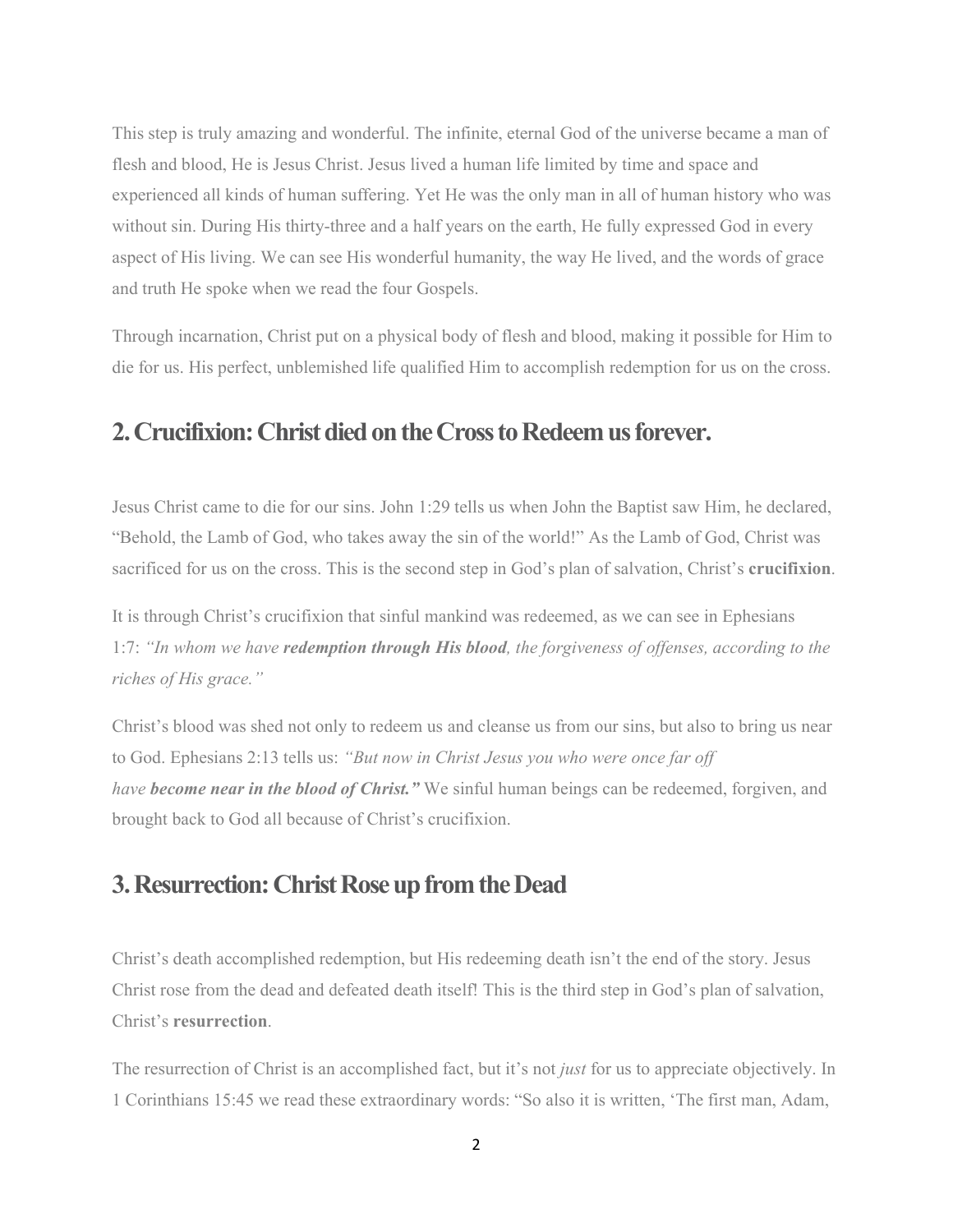became a living soul'; the last Adam **became a life-giving Spirit."** This is tremendously important. As a man of flesh and blood, Christ could never enter into us to be life to us. He redeemed us through His death, but He can impart life to us because He was resurrected.

In resurrection, this Jesus Christ who was crucified for us is now the life-giving Spirit. As the Spirit, He is able to come into our human spirit to dwell in us. This is regeneration, because we are born again or reborn, and we become children of God with the life of God in us! Christ as the life-giving Spirit is available anytime, anywhere, to anyone who would repent, believe in Him, and open their heart to receive Him. When we receive Him, we receive eternal life, as God originally intended. As this life grows in us, spreading from our spirit into our soul, we express God to everyone around us.

The fall of man was calamitous. But God's plan of salvation was carried out through these three tremendous steps; **incarnation, crucifixion, and resurrection**.God in Christ accomplished redemption for us to forgive our sins and bring us back to Himself.God redeemed us **so that** He could achieve His goal of entering our spirit to live in us and be expressed through us.

#### **4.PrayerofSalvation**

Have you prayed to be forgiven of yoursins and receive the life of God? If you haven't, you can pray a simple prayer like this one:

Lord Jesus, I turn to you and open my heart to you. Thank You for dying on the cross for my sins. *Thank You for resurrecting from the dead. Thank You, Lord, for being the life-giving Spirit. Lord* Jesus, I believe in You, and I receive you into my spirit right now. Thank You, Lord, for coming to *live in me!*

All verses are quoted from the Holy Bible Recovery Version.

For more on this subject, you may click on the link below!

To know more about your faith and the [Christian](https://lmcglobal.org/foundational-bible-teaching/) life kindly click here

If you have any question(s) kindly [contact](https://lmcglobal.org/contact-us/) us now here.